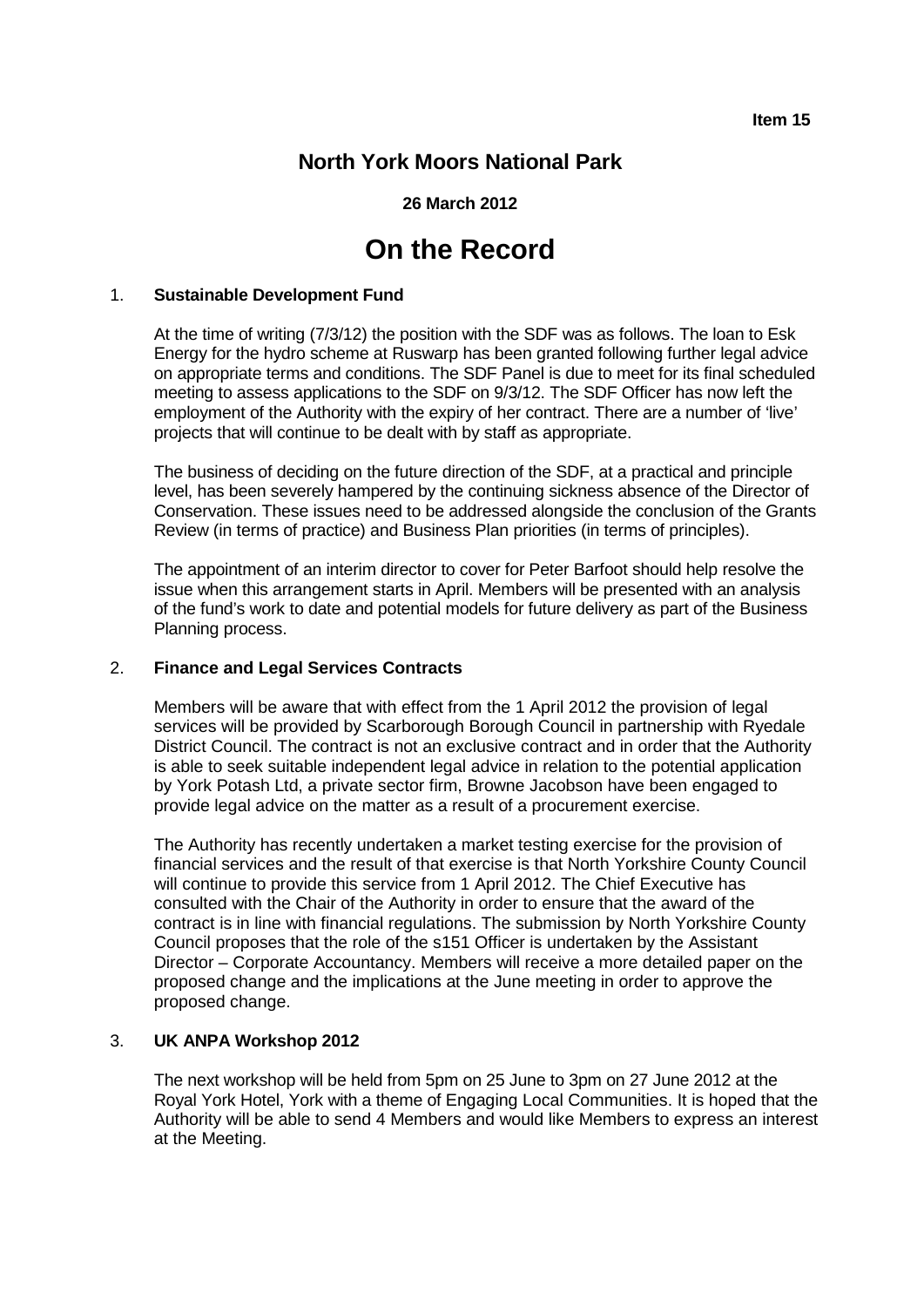# 4. **Governance Update**

The consultation on changes to the governance of National Parks has been delayed again and at the time of writing no date for publication was available, but was expected to be very soon. This will be the consultation on direction elections, Parish Member elections and other procedural matters. A further consultation on membership of NPAs is expected later in the year. The consultation on sustainable development is awaiting the publication of the National Planning Policy Framework and has therefore also been delayed.

# **Stop Press : Consultation on Governance Published and circulated by e-mail.**

# 5. **Approved Duties**

The Chief Executive in consultation with the Chair or Deputy Chair of the Authority has authorised the following duties:

• 21 February 2012 – Jim Bailey, Philip Lawson and Tim Lawn attended meeting with Wing commander Rayna Owens (Fylingdales).

# 6. **Association of National Park Authorities (ANPA) and English National Park Authorities Association (ENPAA)**

- a. A copy of the draft minutes of ENPAA meeting held on the 25 January 2012 are at **Appendix 1**.
- b. There are no ANPA minutes to report at present.

# 7. **Report back from the Local Access Forum**

The Local Access Forum met on 6 December 2011 and the draft minutes from this meeting appear at **Appendix 2**.

# 8. **Minutes of Committees and Working Groups**

The following meetings have taken place since the last report:

- Access and Information committee
- Performance Monitoring and Management Committee
- Standards Committee

Draft minutes of these meetings are available on request. Recommendations from the Standards Committee to the Authority will be reported to Members at a future meeting.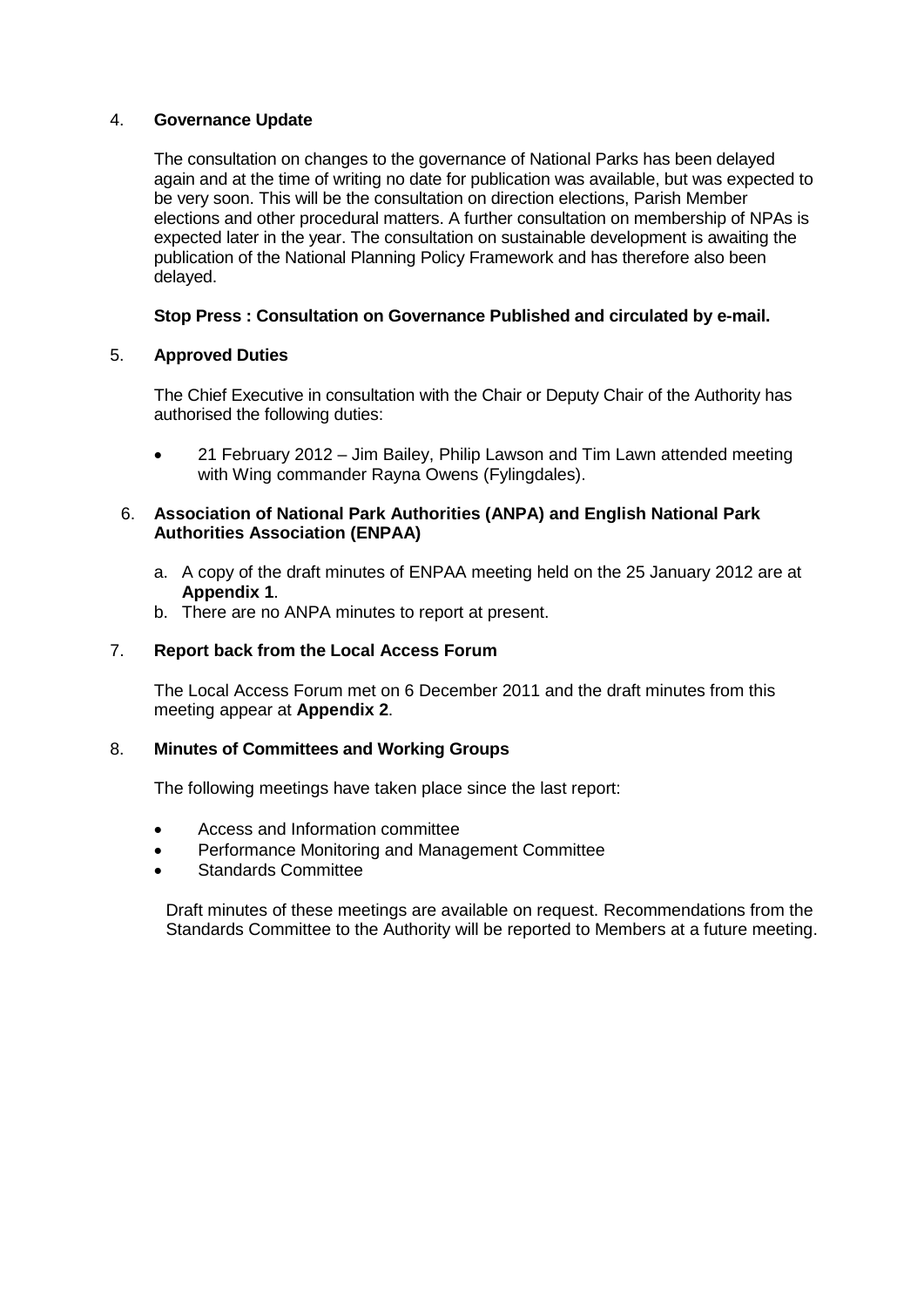#### **ENGLISH NATIONAL PARK AUTHORITIES ASSOCIATION MEETING**

#### **Notes of meeting held on 25 January 2012 between 11.15-1.15pm at Merrell Office, Kings Place, London**

# **Items listed in order of discussion**

| <b>Directors</b><br>NPOs/ Chief Executives<br><b>NPAs</b><br>Stephen Johnson<br>John Packman<br><b>Broads Authority</b> |  |
|-------------------------------------------------------------------------------------------------------------------------|--|
|                                                                                                                         |  |
|                                                                                                                         |  |
| <b>Bill Hitchins</b><br>Dartmoor NPA                                                                                    |  |
| John Dyke (Chairman)<br><b>Nigel Stone</b><br>Exmoor NPA                                                                |  |
| Julian Johnson<br>Alison Barnes (ABa)<br>New Forest NPA                                                                 |  |
| North York Moors NPA<br>Jim Bailey<br>Andy Wilson                                                                       |  |
| John Riddle<br><b>Tony Gates</b><br>Northumberland NPA                                                                  |  |
| Jim Dixon (JDi)<br><b>Tony Favell</b><br>Peak District NPA                                                              |  |
| <b>Trevor Beattie</b><br>Margaret Paren<br>South Downs NPA                                                              |  |
| Carl Lis<br><b>Yorkshire Dales NPA</b><br>David Butterworth                                                             |  |
| Contributors<br>Organisation                                                                                            |  |
| Paul Hamblin<br><b>ENPAA</b>                                                                                            |  |
| Amanda Brace (ABr)<br><b>ENPAA</b>                                                                                      |  |
| Meriel Martin (minutes)<br><b>ENPAA</b>                                                                                 |  |
| <b>Ruth Chambers</b><br><b>CNP</b>                                                                                      |  |

| Item         |                                                                                                                                                                                                                                                                                                                                                                                                                                     | Agreed<br><b>Actions</b> |
|--------------|-------------------------------------------------------------------------------------------------------------------------------------------------------------------------------------------------------------------------------------------------------------------------------------------------------------------------------------------------------------------------------------------------------------------------------------|--------------------------|
| $\mathbf{1}$ | <b>Welcome and introductions</b><br>The Chairman congratulated Margaret Paren on receiving an OBE in the New Year<br>Honours list in recognition of her services to the environment. The Chairman welcomed<br>Trevor Beattie who had recently taken up his post as Chief Executive at the South Downs                                                                                                                               |                          |
|              | NPA.                                                                                                                                                                                                                                                                                                                                                                                                                                |                          |
| 2.           | <b>Apologies</b><br>Apologies were received from Bill Jefferson (Lake District NPA), Richard Leafe (Lake<br>District NPA) and Kevin Bishop (Dartmoor NPA).                                                                                                                                                                                                                                                                          |                          |
| 3.           | <b>Declarations of interest</b><br>There were no declarations of interest.                                                                                                                                                                                                                                                                                                                                                          |                          |
| 4.           | Approve minutes from meeting held on 5 October 2011, London<br>The minutes were approved.                                                                                                                                                                                                                                                                                                                                           |                          |
| 5.           | <b>Matters Arising</b><br>Meeting with Fiona Reynolds, National Trust<br>PH explained that discussions were still ongoing and the meeting would be held in July<br>around the ENPAA meeting if possible. PH would keep the Peak District NPA (as hosts)<br>and others updated.<br>Sustainable Development consultation<br>TG explained that the consultation was to be delayed until after the outcome of the NPPF<br>consultation. |                          |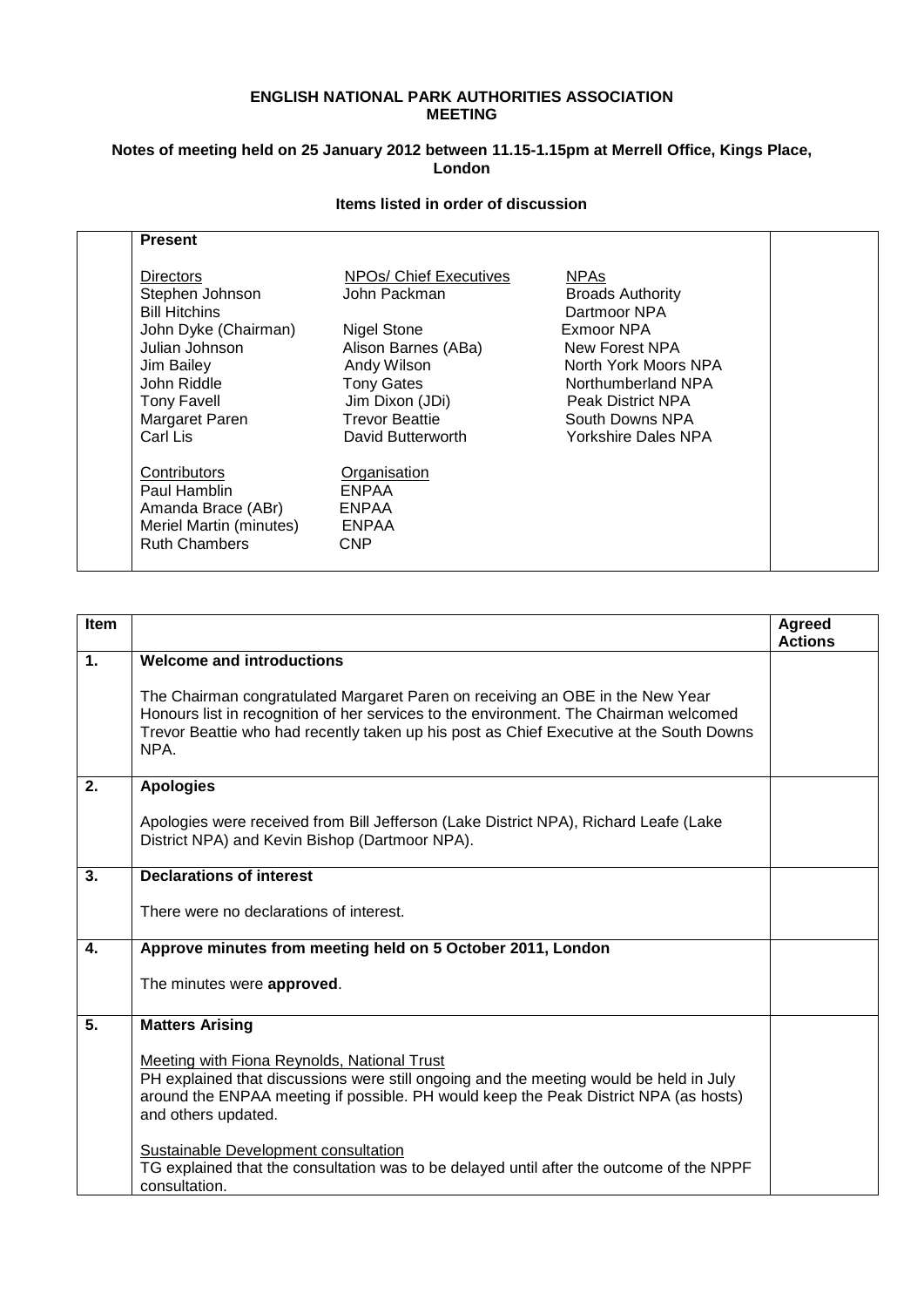| $\overline{6}$ . | Draft ENPAA Business Plan - initial discussion                                                                                                                                                                                                                                                                                                                                                                                                                                                                                                                                                                                                                                                                                                                                                                                                                                                                                                                                                                                                                                                                                                                  |                                      |
|------------------|-----------------------------------------------------------------------------------------------------------------------------------------------------------------------------------------------------------------------------------------------------------------------------------------------------------------------------------------------------------------------------------------------------------------------------------------------------------------------------------------------------------------------------------------------------------------------------------------------------------------------------------------------------------------------------------------------------------------------------------------------------------------------------------------------------------------------------------------------------------------------------------------------------------------------------------------------------------------------------------------------------------------------------------------------------------------------------------------------------------------------------------------------------------------|--------------------------------------|
|                  | PH explained that the draft Plan had been prepared around the six aims agreed by<br>Directors at their last meeting. The draft covers a three year period but it will be a rolling<br>document, updated annually. More detailed actions will be set out below the aims. A final<br>version of the Plan will be brought to the March ENPAA meeting for approval by Directors.<br>The following suggestions were raised during discussion:                                                                                                                                                                                                                                                                                                                                                                                                                                                                                                                                                                                                                                                                                                                        |                                      |
|                  | The figure for subscriptions would need to be corrected<br>$\bullet$<br>It would be important to bear in mind capacity and resources. ENPAA is not<br>$\bullet$<br>just the 2.5 FTE staff but everyone in the NPAs, so NPOs would need to<br>consider the contribution that their NPA would make to the work programme<br>It would be helpful to ensure that Aim 2 focuses on other Government<br>$\bullet$<br>Departments as well as Defra<br>Activity under Aim 6 should demonstrate that continuing activity to find cost<br>$\bullet$<br>savings is being taken forward<br>Objectives under the Aims should be strategic, with the accompanying action<br>$\bullet$<br>plan providing the task-focused and practical work programme to achieve<br>these objectives<br>Aim 4 on sharing good practice should be made more active and include<br>$\bullet$<br>acknowledgement of the benefits of working together<br>Under changing context, the reduced emphasis on climate change and<br>$\bullet$<br>access at a national level was not necessarily reflected locally<br>The order could be changed to put Aims 4 and 5 ahead of Aims 2 and 3<br>$\bullet$ |                                      |
|                  | It was agreed that PH would consider and make amendments to reflect the points made<br>during the discussion. Further views and comments could be submitted to PH by email<br>following the meeting. It was agreed that PH should seek views from external partners,<br>and that the finalised version of the Business Plan would be brought to the March ENPAA<br>meeting for approval.                                                                                                                                                                                                                                                                                                                                                                                                                                                                                                                                                                                                                                                                                                                                                                        | <b>PH</b><br><b>ALL</b><br><b>PH</b> |
| $\overline{7}$ . | <b>Governance Review</b>                                                                                                                                                                                                                                                                                                                                                                                                                                                                                                                                                                                                                                                                                                                                                                                                                                                                                                                                                                                                                                                                                                                                        |                                      |
|                  | DB introduced the paper and asked Directors to consider whether it would be desirable or<br>practical for ENPAA to submit a collective position to the forthcoming Defra consultation.<br>The following points were raised during discussion:<br>NPAs had submitted separate responses to the earlier consultation rather<br>than submitting an ENPAA response<br>The proposed 8 year rule was a major issue for many NPAs particularly where<br>wards affected fell wholly or mainly within the National Park. However the<br>stated positions of NPAs on this issue were not consistent and variations in<br>geography mean not all would be affected in the same way<br>Different NPAs will have different issues of importance and any joint response<br>$\bullet$<br>might by necessity be bland. It was suggested that if there were areas of<br>common concern identified they could be communicated via a brief letter<br>response from ENPAA                                                                                                                                                                                                           |                                      |
|                  | It was agreed that it would be left to individual NPAs to respond and ENPAA would not<br>prepare a joint response. NPAs would reflect on the 8 year role and whether there was a<br>point to be made in their response around democracy in cases where councillors divisions<br>fall wholly or mainly within the National Park. It was agreed that all NPAs should copy<br>their responses to ENPAA.                                                                                                                                                                                                                                                                                                                                                                                                                                                                                                                                                                                                                                                                                                                                                            | <b>ALL</b>                           |
| 8.               | <b>Update on the National Planning Policy Framework</b>                                                                                                                                                                                                                                                                                                                                                                                                                                                                                                                                                                                                                                                                                                                                                                                                                                                                                                                                                                                                                                                                                                         |                                      |
|                  | TG introduced the paper and explained that a steer from Directors was needed on the<br>best approach to take. PH explained that to date ENPAA had been working with the grain<br>of the NPPF process, engaging with Defra and CLG officials and preparing a form or<br>alternative wording that would address our concerns. Verbal reassurance has been<br>received from officials that what ENPAA has suggested is "in the realms of the possible"                                                                                                                                                                                                                                                                                                                                                                                                                                                                                                                                                                                                                                                                                                             |                                      |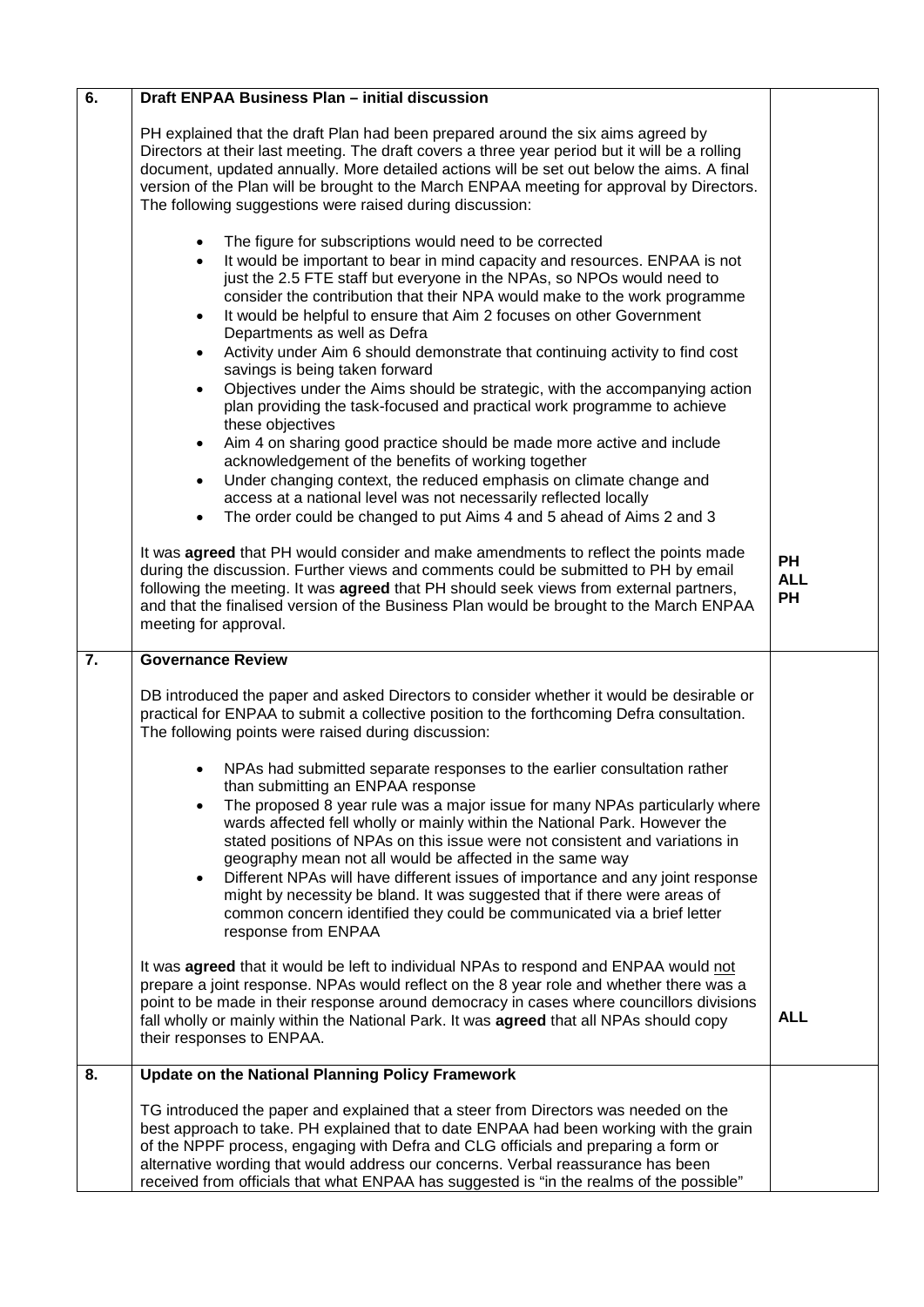|     | but to date no clear written reassurance has been received that our points will be taken on<br>board. PH has been attempting to secure a meeting with CLG Minister Greg Clark MP to<br>ensure that he fully understands our concern, but to date we have no commitment to a<br>meeting. It was recognised that some NPAs are under local pressure on this issue and<br>that the NPPF wording as it currently stands could be damaging and dangerous for<br>National Parks in certain respects. Defra is supportive of ENPAA's position and we know<br>that Minister Richard Benyon MP met with Greg Clark MP last week<br>It was recognised that it is difficult for CLG to give firm written reassurances as they must<br>not pre-empt the result of the consultation, to which a huge number of substantial<br>responses had been submitted and were being worked through. It was agreed that the<br>Chairman should raise the issue with Richard Benyon MP at the afternoon meeting to<br>thank him for his advocacy and emphasise that this is still a key issue for ENPAA. It was<br>agreed to continue with ENPAA's current approach as it could be counterproductive to be<br>viewed as 'difficult' at this stage. It was agreed that while we will not go public, if there is<br>no progress in securing a meeting with Greg Clark MP NPAs should make sure that any<br>local MPs with influence are well-briefed on the ENPAA position. | <b>JDy</b><br><b>ALL</b> |
|-----|--------------------------------------------------------------------------------------------------------------------------------------------------------------------------------------------------------------------------------------------------------------------------------------------------------------------------------------------------------------------------------------------------------------------------------------------------------------------------------------------------------------------------------------------------------------------------------------------------------------------------------------------------------------------------------------------------------------------------------------------------------------------------------------------------------------------------------------------------------------------------------------------------------------------------------------------------------------------------------------------------------------------------------------------------------------------------------------------------------------------------------------------------------------------------------------------------------------------------------------------------------------------------------------------------------------------------------------------------------------------------------------------------------------------------------------------------|--------------------------|
| 9.  | Reform of the Common Agricultural Policy and National Parks                                                                                                                                                                                                                                                                                                                                                                                                                                                                                                                                                                                                                                                                                                                                                                                                                                                                                                                                                                                                                                                                                                                                                                                                                                                                                                                                                                                      |                          |
|     | KB was unable to attend the meeting but had prepared a paper to provide a briefing on<br>the CAP reform process and ENPAA's involvement. During discussion the importance of<br>finding ways to support hill farming and ensure it is sustainable was emphasised. It was<br>recognised that undergrazing is a significant issue in some Parks. The Commission's<br>proposals for crop diversity needed to be looked at to ensure they were practical. They<br>also needed to be assessed against the specific needs of Commoners, including in the<br>lowlands. PH explained that a workshop to go through detail with Natural England was<br>planned and he would follow up with KB to get details of the timing of this to share with<br>NPOs. It was noted that more diverse rural employment opportunities were needed to help<br>support off-farm employment.                                                                                                                                                                                                                                                                                                                                                                                                                                                                                                                                                                               | <b>PH</b>                |
| 10. | Notes of E-NPOG meeting 10.10.11                                                                                                                                                                                                                                                                                                                                                                                                                                                                                                                                                                                                                                                                                                                                                                                                                                                                                                                                                                                                                                                                                                                                                                                                                                                                                                                                                                                                                 |                          |
|     |                                                                                                                                                                                                                                                                                                                                                                                                                                                                                                                                                                                                                                                                                                                                                                                                                                                                                                                                                                                                                                                                                                                                                                                                                                                                                                                                                                                                                                                  |                          |
|     | These were noted without discussion.                                                                                                                                                                                                                                                                                                                                                                                                                                                                                                                                                                                                                                                                                                                                                                                                                                                                                                                                                                                                                                                                                                                                                                                                                                                                                                                                                                                                             |                          |
| 11. | Any other business                                                                                                                                                                                                                                                                                                                                                                                                                                                                                                                                                                                                                                                                                                                                                                                                                                                                                                                                                                                                                                                                                                                                                                                                                                                                                                                                                                                                                               |                          |
|     | New Homes Bonus<br>JB explained that NYMNPA had been negotiating with local authorities as directed but it<br>was proving hard to get a transfer of funding to NPAs. DB explained that all NPAs had<br>been asked to provide information in order to get a full picture across the Country, which<br>NPOs would consider. Defra has been asked to approach CLG on our behalf if necessary.<br>Under the current arrangements it is unlikely that NPAs will be able to receive New Homes<br>Bonus monies directly.                                                                                                                                                                                                                                                                                                                                                                                                                                                                                                                                                                                                                                                                                                                                                                                                                                                                                                                                |                          |
|     | Independent Panel on Forestry<br>ABa stated that she had attended a recent workshop where high level stakeholders met<br>with the Panel to discuss the Interim Report and suggest actions for inclusion in the final<br>report, due in Spring. The Panel would visit the New Forest on 28 February.                                                                                                                                                                                                                                                                                                                                                                                                                                                                                                                                                                                                                                                                                                                                                                                                                                                                                                                                                                                                                                                                                                                                              |                          |
| 12. | Dates of future meetings including for 2012                                                                                                                                                                                                                                                                                                                                                                                                                                                                                                                                                                                                                                                                                                                                                                                                                                                                                                                                                                                                                                                                                                                                                                                                                                                                                                                                                                                                      |                          |
|     | The dates of future meetings were noted as:                                                                                                                                                                                                                                                                                                                                                                                                                                                                                                                                                                                                                                                                                                                                                                                                                                                                                                                                                                                                                                                                                                                                                                                                                                                                                                                                                                                                      |                          |
|     | a) 29 March - ENPAA Board Meeting (London)<br>b) 4 July – UK ANPA Meeting and AGM (Peak District)<br>c) 5 July – ENPAA Board Meeting and AGM (Peak District)<br>d) 10 Oct - ENPAA Board Meeting (venue tbc)                                                                                                                                                                                                                                                                                                                                                                                                                                                                                                                                                                                                                                                                                                                                                                                                                                                                                                                                                                                                                                                                                                                                                                                                                                      |                          |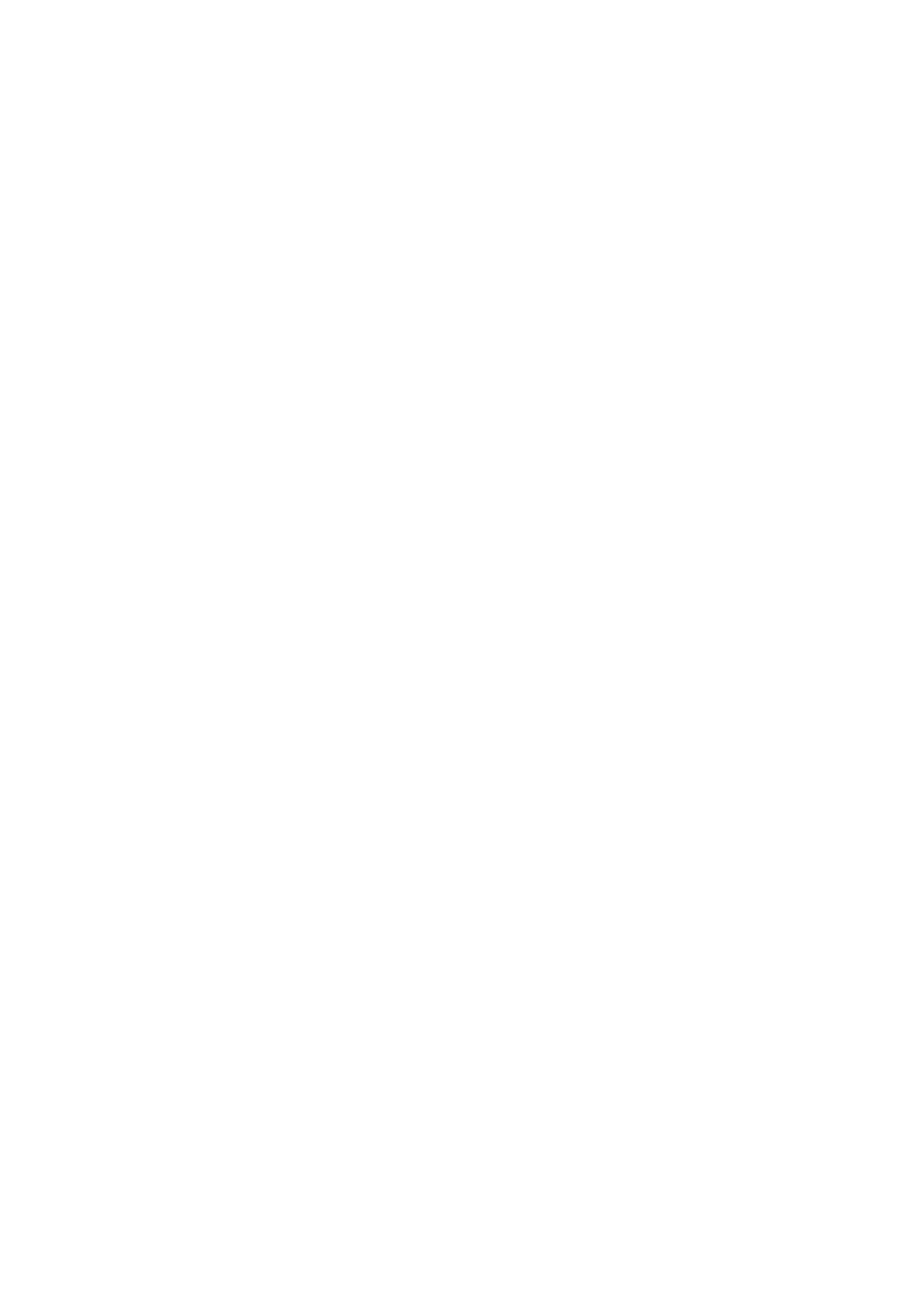

# North York Moors National Park Authority, The Old Vicarage, Bondgate, Helmsley, York, YO62 5BP

Public Minutes of the meeting held at The Old Vicarage, Helmsley on 6 December 2011.

**Present:** J Bateman, J Batt, S Borman, B Briggs, P Cody, Mrs C Cook, Mrs C Cussons, G Dawson, P Hay, Mrs J King, Mrs M Mitchell, Ms A Peacock, Mrs N Taylor, G Winn-Darley

**Apologies:** Lady E Kirk, S Scoffin

**Officers in Attendance:** Karl Gerhardsen (Head of Recreation and Access), Sarah Blakemore (Access Officer), Sarah Housden (Policy Manager), Fiona Farnell (Committees Officer)

# **Copies of All Documents Considered are in the Minute Book**

#### 37/11 **Election of Chairman**

#### **Resolved:**

That Mrs N Taylor be elected Chair of the Local Access Forum, to take office until the next Annual General Meeting of the Local Access Forum.

The Chair thanked everyone for their vote of confidence and welcomed J Bateman back for a further 3 year term.

#### 38/11 **Election of Deputy Chair**

#### **Resolved:**

That Mrs C Cook be elected Chair of the Local Access Forum, to take office until the next Annual General Meeting of the Local Access Forum.

#### 39/11 **Minutes**

#### **Resolved:**

That the public minutes of the meeting held on 6 September 2011, having been printed and circulated, be taken as read and be confirmed and signed by the Chairman as a correct record subject to the amended at minute 29/11, second bullet point to read 'A small subgroup of LAF would meet to discuss ideas with regards to transport and visitor centres under the present financial crisis'.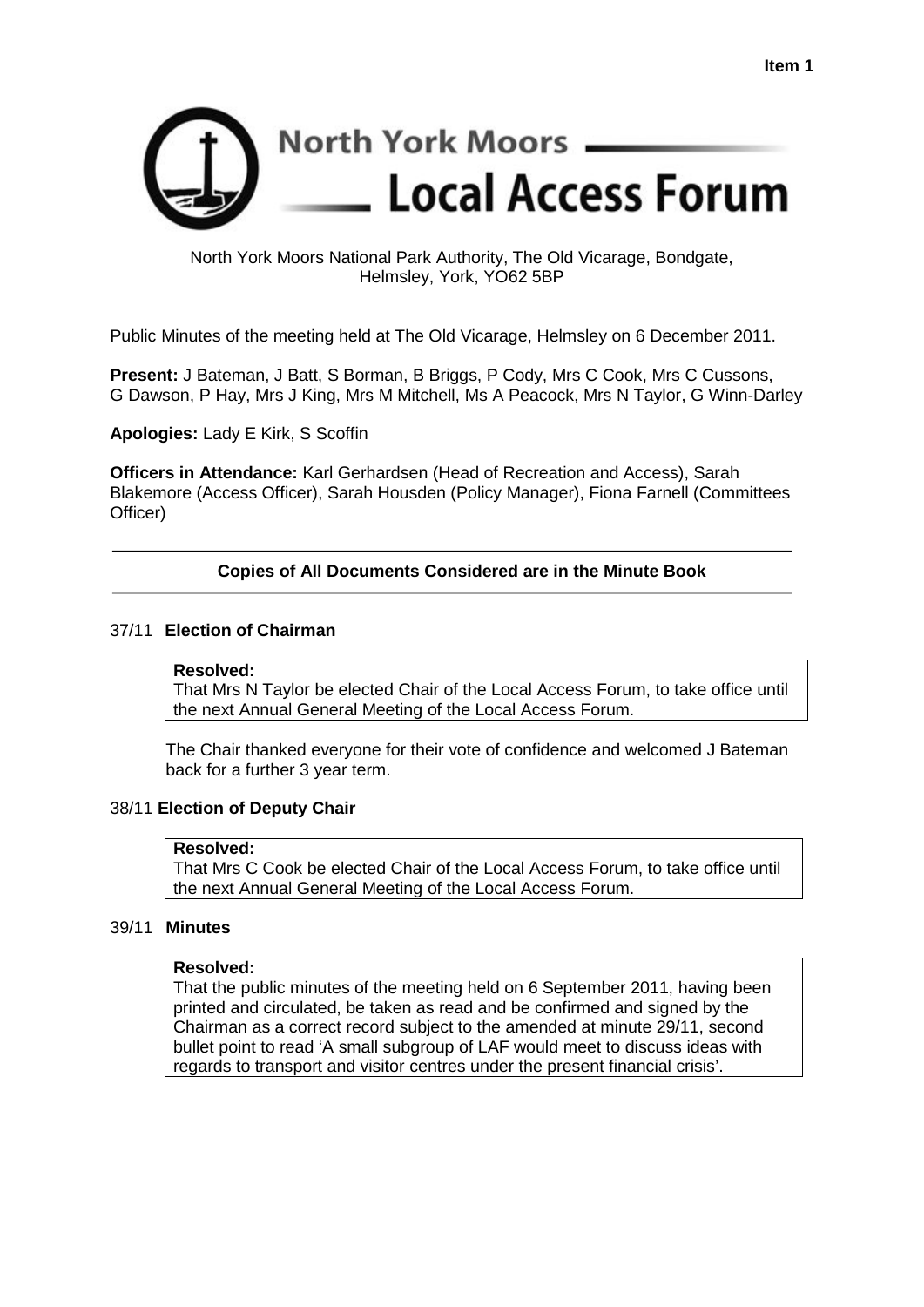#### 40/11 **Matters Arising**

#### **Malton to Pickering Cycle route**

The Chair read out the proposed letter to be sent to Pickering and Malton Town Council, Kirkby Misperton, Great Habton and Thornton le Dale Parish Council, the Chief Executive of Ryedale District Council and North York Moors National Park and P Roberts (Transportation and Development Engineer) North Yorkshire County Council. Members agreed to the letters being sent.

In answer to a query from a Member the Head of Recreation and Access informed Members that work on the definitive map would continue for a further two years and then after this time there would be capacity to do only a very few map and public path orders. It is anticipated that after that time the Authority would be able to meet its statutory duty, however a meeting with the County Council is due to be held in the near future.

# 41/11 **National Park Management Plan (separate document)**

The Policy Manager gave a powerpoint presentation, a copy of which appears in the minute book.

The Chair noted that Members could also complete an individual questionnaire.

Members made the following comments:

- Better promoting and marketing of the National Park is required.
- The document mentions visitors a lot but the residents of the Park also need to be catered for.
- The equestrian industry should not be forgotten, it brings in a significant amount of money to the Park on an annual basis.
- The wording 'detrimental effect' on page 35 needs qualifying
- More could be done with the major estates, focusing on their management plans to improve recreation facilities.
- Need to justify why an increase in the number of volunteers is identified as a challenge.
- 'Experience economy' on Page 38 needs to be made clearer in supporting text.
- Page 39 Does monitoring currently take place? Should the Authority be seeking 100% rights of way easy to use and if not why not.
- Page 40 Should there be a reference to socio economic groups rather than specific under represented groups?
- The reputation of the access roads to the Park (ie A64) may play a part in decreasing visitor numbers

The Head of Recreation and Access in answer to a question from a Member noted that the 85% target for Public Rights of Way – easy to use was achievable with the current staff resource.

#### 42/11 **National Park Authority Business Plan 2012 -2015 to discuss access related priorities for the Business Plan**

The Head of Recreation and Access gave a powerpoint presentation, a copy of which appears in the minute book.

Members made the following comments under the different policy headings:

**Policy** – The public will be able to enjoy the National Park using the rights of way network and open access areas.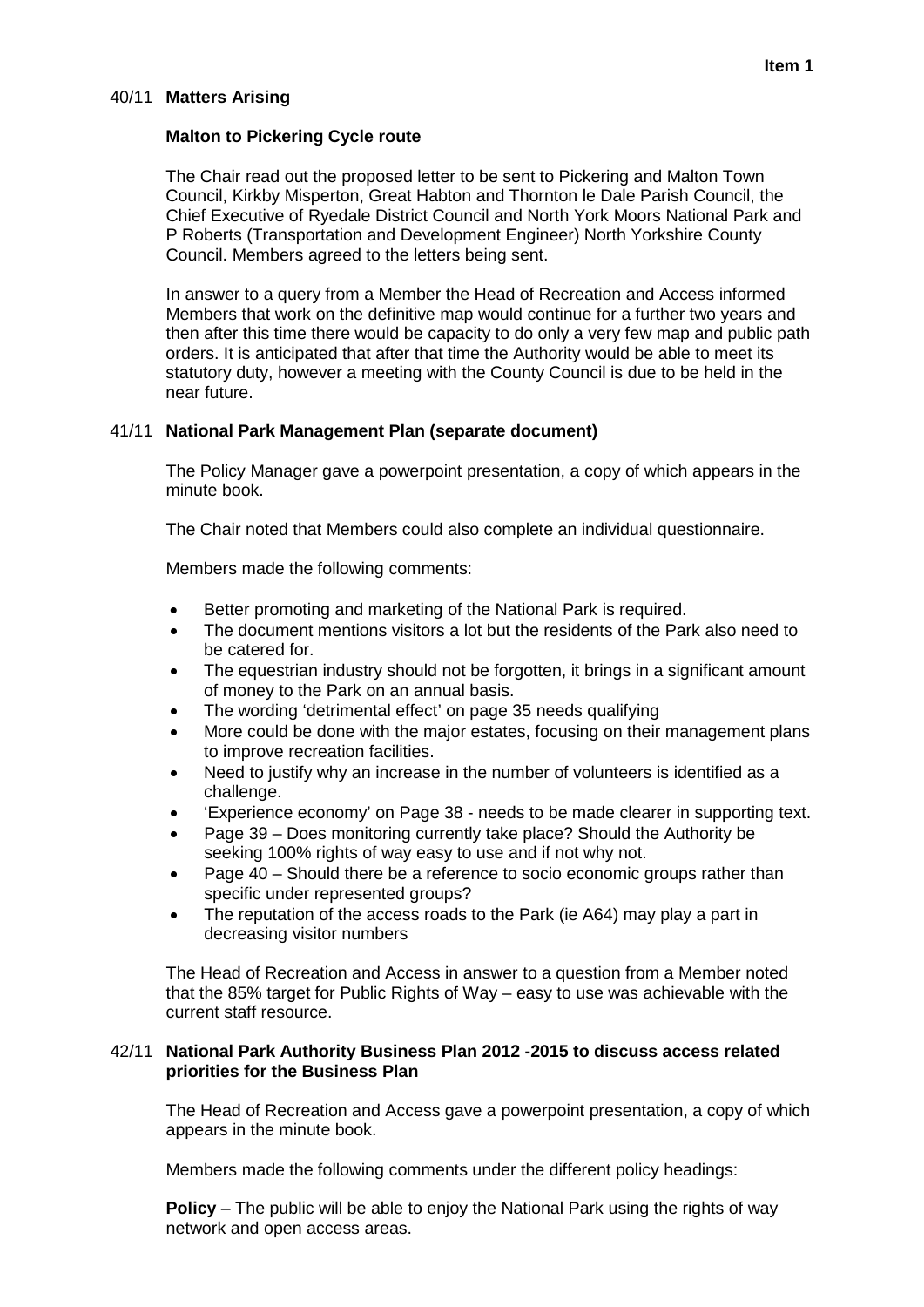**Members thoughts**: Ask in visitor surveys if a right of way was used while visiting

- Promote area as a mountain bike area
- Publicise circulate routes for all users many people struggle with navigation
- Put more walks on the website
- Market the Coast to Coast, Cleveland Way and Moors to Sea more.
- Delivery Actions 2 and 3 to change places

**Policy** – Opportunities to enjoy the National Park will be available to a wide cross section of society.

**Members thoughts**: Believe that work should be done within a 30 – 40 mile radius of the Park not just specifically Teesside and Scarborough

- If circular walks available near to where people live they will be used more and help with health agenda.
- Educate children outside the classroom, they will in turn educate their children
- Delivery Actions change order to 2, 3, 1 with 3 being expanded.

**Policy** – Conflicts between recreation and the interests of communities, land managers and other user groups will be minimised

**Members thoughts**: Put more information about countryside rules on the website

Publicise what Way-marks mean

**Policy** – Conflicts between recreation and conservation of the special qualities of the National Park will be minimised

**Members thoughts** – Believe that this policy and the policy above should be joined together.

**Policy** – The public will be able to improve their health and well-being through reconnecting with nature.

**Members thoughts** – Send information of health walks to local hospitals.

- Put health walks on the website.
- Try more volunteering in the community rather than volunteers travelling great distances.

**Policy** – Local communities will enjoy improved access and be engaged in developing and managing local access.

**Members thoughts** - Volunteer groups in local communities to enable access

**Policy** – There will be opportunities for people to access the National Park without a car

The Officer informed Members that the Authority was working with the County Council to but together a bid to central government which needed to be submitted by February 2012, which was to include implementing Whitby Park and Ride, work in the Esk Valley including electric bicycles, infrastructure on unmetalled roads, bridleway work, better information on connecting transport and a bus service linking communities

**Members thoughts**: Become a green tourism provider

- Encourage short walks from peoples' doors
- Refreshing to see new opportunities.
- Delivery Actions Change Order to 2, 4, 5, 3, 1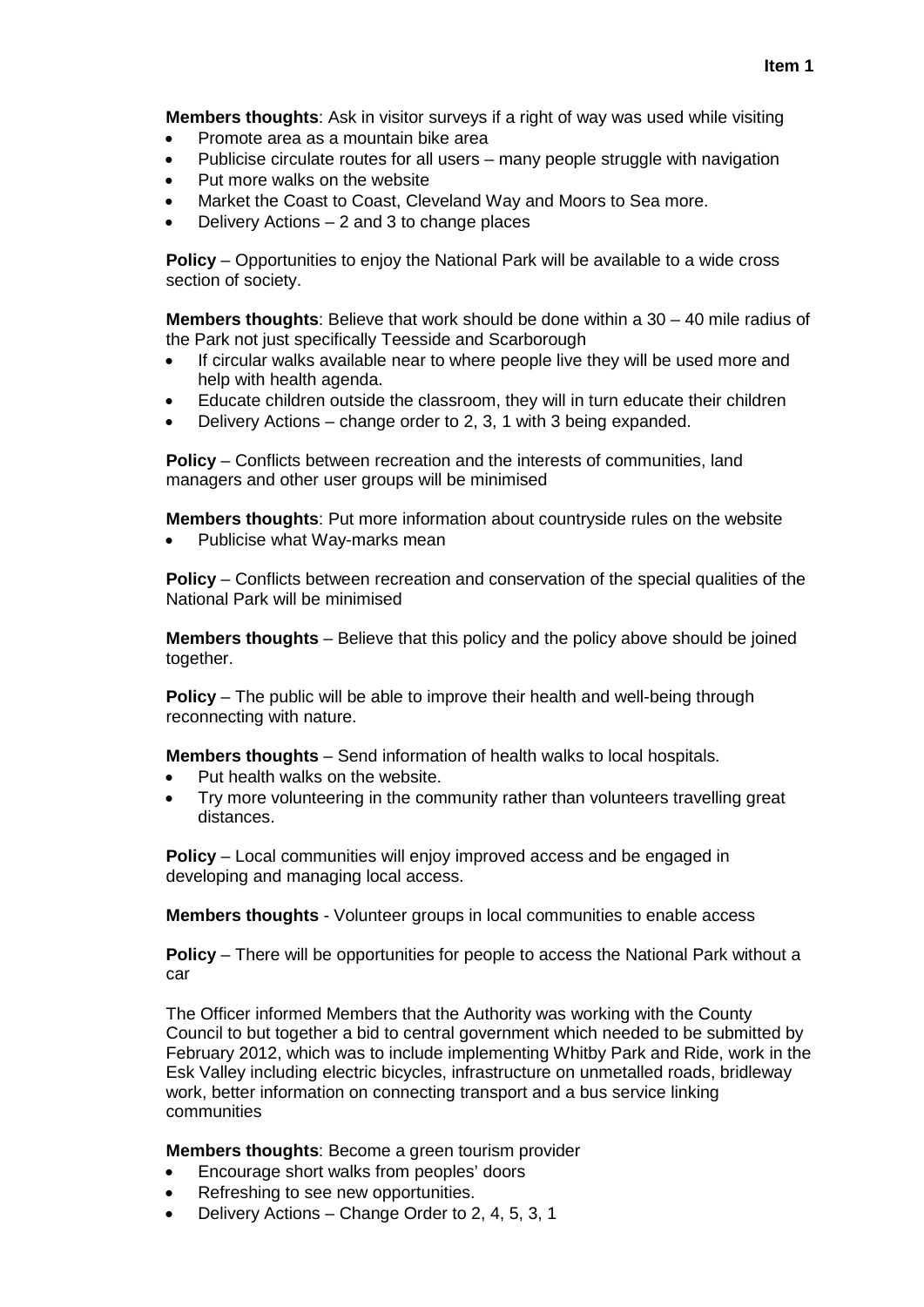#### 43/11 **Consultation on Statutory Reviews of CROW Act Directions – Barkers Crags and Raisdale Moor**

Considered:

The report of the Access Officer

#### **Recommendation:**

That the Forum gives its view o the existing directions at Barkers Crags and Raisdale Moor as to whether each is still necessary for its original purpose and whether the extent and nature of the restriction is still appropriate.

#### **Resolved:**

That Members agreed that the extent and nature of the restriction is still appropriate.

#### 44/11 **Draft UUR Policy from Highways**

The Head of Recreation and Access informed Members that the draft document would not be ready until January 2012 and Members would be emailed when the consultation begins and directed to the County Council website.

A Member noted that there were a significant number of routes missing off the map attached to the agenda. The Officer noted this and confirmed that Officers were aware of some missing links which have been identified for targeting.

#### 45/11 **Annual Report**

The Annual Report was noted. An amendment was required to the 'area of representation' for Mrs C Cook to Owner/Occupier.

#### 46/11 **Report Back from the National Park Authority**

Mr Briggs read out a detailed note (a copy of which appears in the minute book).

#### 47/11 **Huddle**

Considered:

The report of the LAF Secretary.

# **Recommendation:**

That the Local Access Forum may wish to consider their future involvement with the Huddle workspace and consider identifying a Huddle Champion to be responsible for this if necessary.

# **Resolved:**

That Members would wait for more information to become available.

# 48/11 **Benefits for SSSI in England and Wales**

The information was noted.